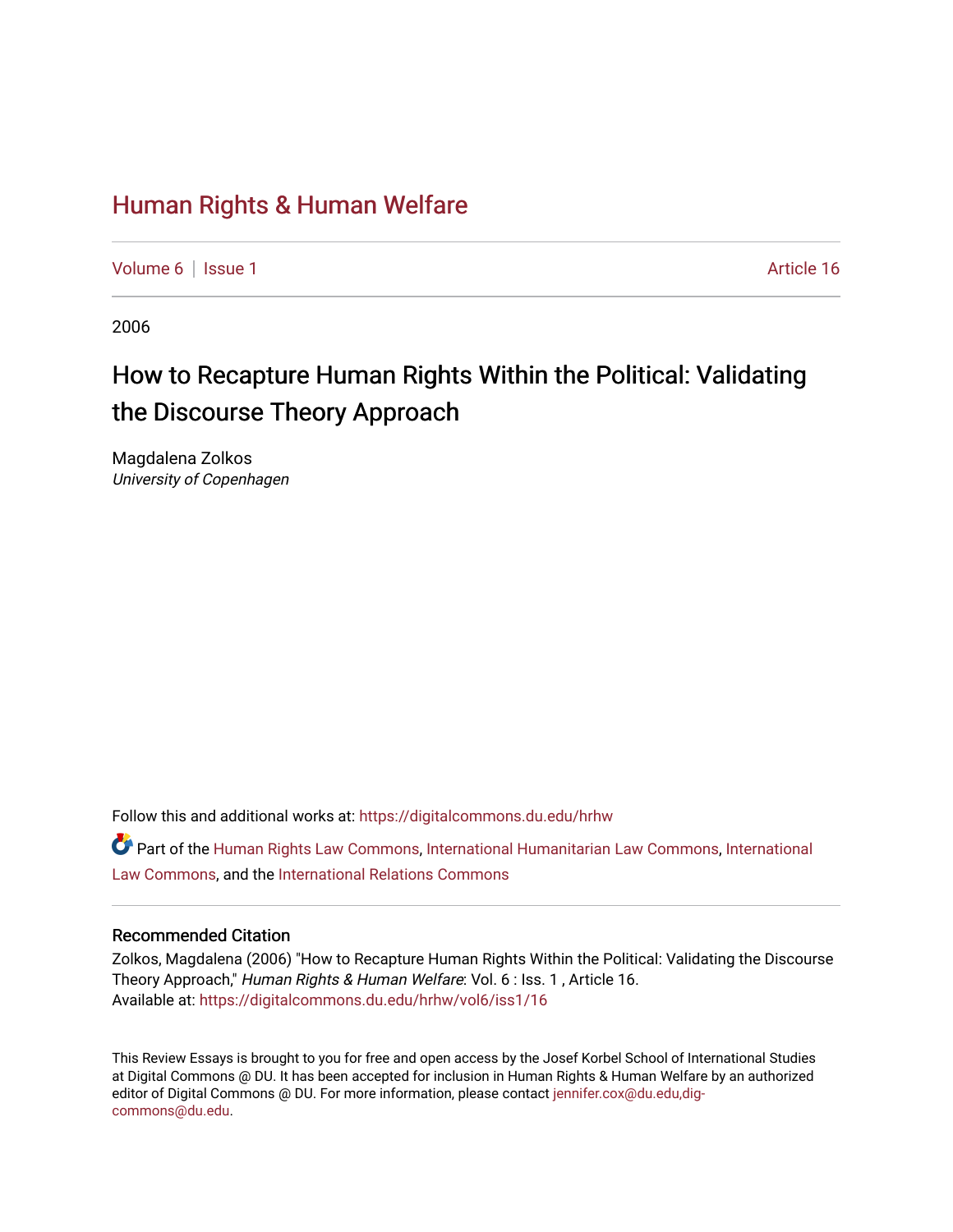

# **How to Recapture Human Rights within the Political: Validating the Discourse Theory Approach**

By Magdalena Zolkos

**Human Rights and Democracy: Discourse Theory and Global Rights Institutions by Eva Erman. Aldershot: Ashgate, 2005. 243 pp.** 

The problematic accommodation of human rights as a research object within the discipline of political science has, in the last decade, attracted a good deal of intellectual attention. While some researchers have highlighted human rights' conceptual connection to the metaphysics of the natural law notion<sup>1</sup>, others have pointed out their post-war juridical genesis and their appropriation by the domain of law<sup>2</sup>, and still others have discussed their universalistic implications that seem to locate human rights *beyond* the sphere of politics<sup>3</sup>. One of the often repeated conclusions has been that if political science is to succeed in forging a deliberative and investigative forum for human rights research, it needs to reflect more critically on its own disciplinary limitations and capacities vis-à-vis the topic of human rights.<sup>4</sup> More specifically, there has been a recognized need for constructing a closer link between, on the one hand, the study of human rights within comparative politics and international relations and, on the other, the research on human rights done by normative political theory and political philosophy. This is because, as Susan Mendus has suggested, there has been "a considerable… conundrum inherent in any attempt to discuss the status of human rights in political theory, [which] is that… as political commitment to human rights has grown, philosophical commitment has waned" (1995: 10).

Eva Erman's recent book on studying global human rights institutions through a (modified) Habermasian version of discourse theory constitutes an innovative and thoughtful attempt to bridge the gap between the theoretical-normative and the empirical research on human rights in the discipline of political science. While writing from the position of a critical social theorist and hence making explicit her normative interests in human rights, Erman has managed to create a convincing theoretical-analytical narrative of the processes of communication and conciliation in the U.N. human rights system, namely the Commission on Human Rights.

-

<sup>1</sup> See Ingram (1998: 12-17).

<sup>&</sup>lt;sup>2</sup> See Freeman (2002: 76-79); Sen (2004: 317); and Evans (2005: 1046-1068).<br><sup>3</sup> See Bellamy (2000: 155), Langlois (2005: 369-387), and Sarat and Kearns (2001: 9).<br><sup>4</sup> See, for example, Mendus (1995).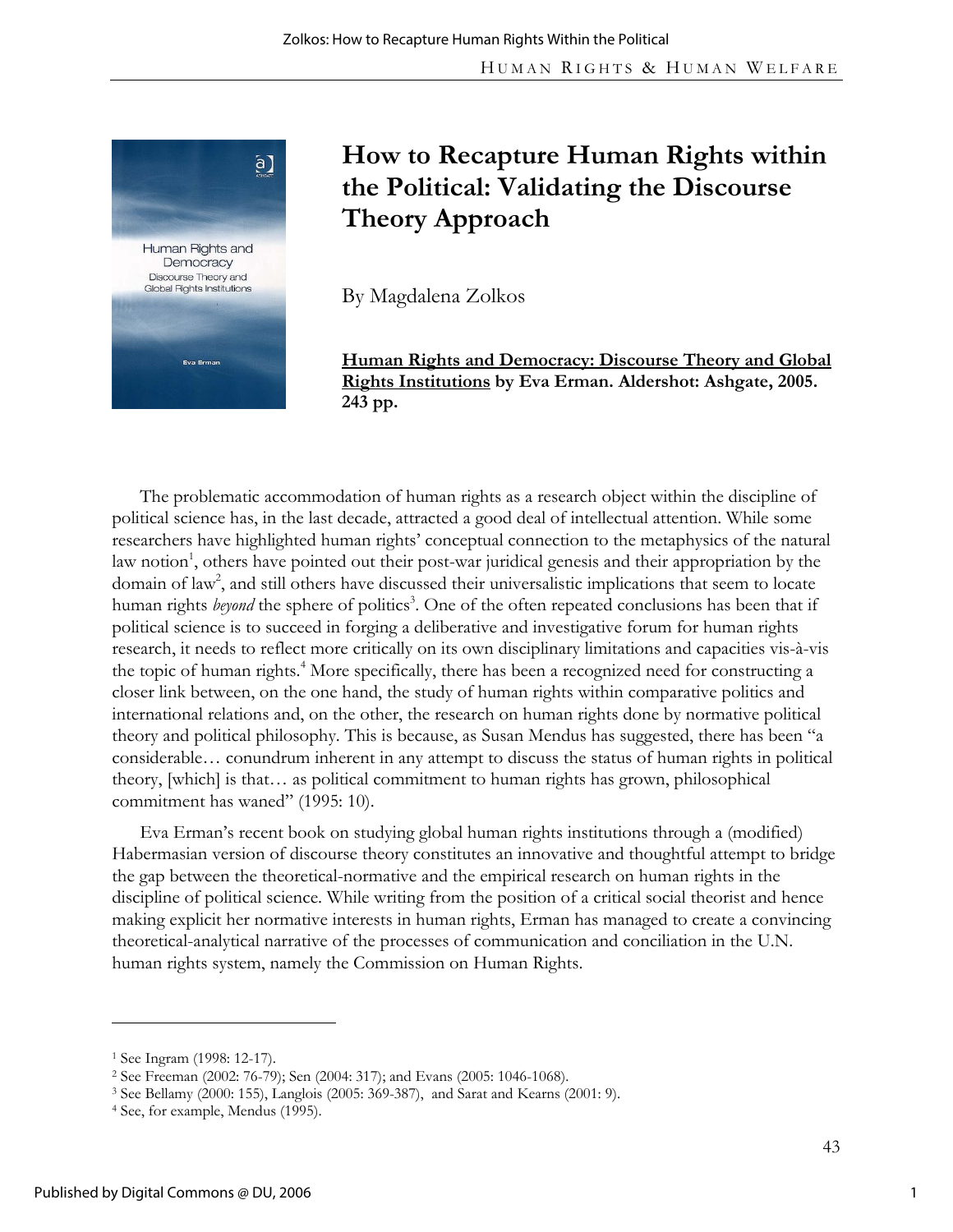## VOLUME  $6 - 2006$

The idea of overcoming the problematic positioning of human rights within political science through the theory and methodology of discourse analysis is discussed in three stages. First, the content and main argument of Erman's book is outlined. The purpose is to bring in focus Erman's modification and operationalization of the Habermasian discourse theory for the study of human rights actions and human rights institutions. Second, a broader evaluation of Erman's argument is conducted from a political-theoretical perspective with a particular focus on her understanding of political power. Third, Erman's book is positioned in the context of three (relatively) novel debates within human rights research, which are treated here as an expression of the more reflective approach of political science towards human rights. The first debate has evolved around the questions about the functioning and practice of political rights, and about the connection between human rights and democracy. The second debate has been methodological (but implicitly also epistemological) in character and it has evolved around attempts to address human rights from the position of the so-called "linguistic turn" in political science. The third debate has focused on the widespread post-Cold War acceptance of human rights as, paradoxically, a potentially detrimental development for the critical and emancipatory functions of human rights, which have been integrated *within* the power structures, rather than continuing to act *against* power. The argument pursued here is that seen as a contribution to those three debates, Erman's book constitutes an attempt to re-capture human rights within the area of the political.

### **Human Rights as a Communicative Action: the Habermasian Perspective**

Human Rights and Democracy is a discourse-theoretical inquiry into the problematic of the claimed interdependence of human rights and democracy. This book originates in three concerns: first, the author ponders on the paradoxical connection between human rights and democracy. While in the contemporary normative thinking these two tend to be put together as inseparable components of good governance, Erman notes that as research fields, democracy and human rights "pull in different directions" (7). One of the consequences of the democracy-and-rights discrepancy has been a rather limited conceptualization of political rights, which have been conventionally understood as negative entities that right-beneficiaries "possess," rather than act upon. Second, the author is concerned about the deep-rooted tendency in the field of political science research to understand democracy in dual terms of democratic means (mechanisms) and democratic ends (contents) (8). In Erman's opinion, it is not so much this distinction that is most problematic, but the *inclinations to presume it* in political science research. This means that the means/contents dualism remains under-elaborated and oversimplified. Third, Erman finds problematic the sub-disciplinary lack of connection between, on the one hand, democratic theory and political philosophy, and, on the other hand, the study of political institutions. After having articulated these three concerns about the study of human rights within the area of political science, the author suggests that a way out can be found in Habermasian discourse theory, in particular in the operationalization of Habermas' notions of the discourse-principle and the universalization-principle (Habermas 1996). The Habermasian discourse theory refers to Habermas' ideas of communicative action and discourse ethics. In short, the former designates social communication as a rational achievement of an interpersonal agreement and mutual understanding. The focus of Habermas' discourse theory is the notion of communicative action/rationality, as distinct from instrumental or strategic action/rationality (Erman: 55-56). The primary difference is that while the former aims at achieving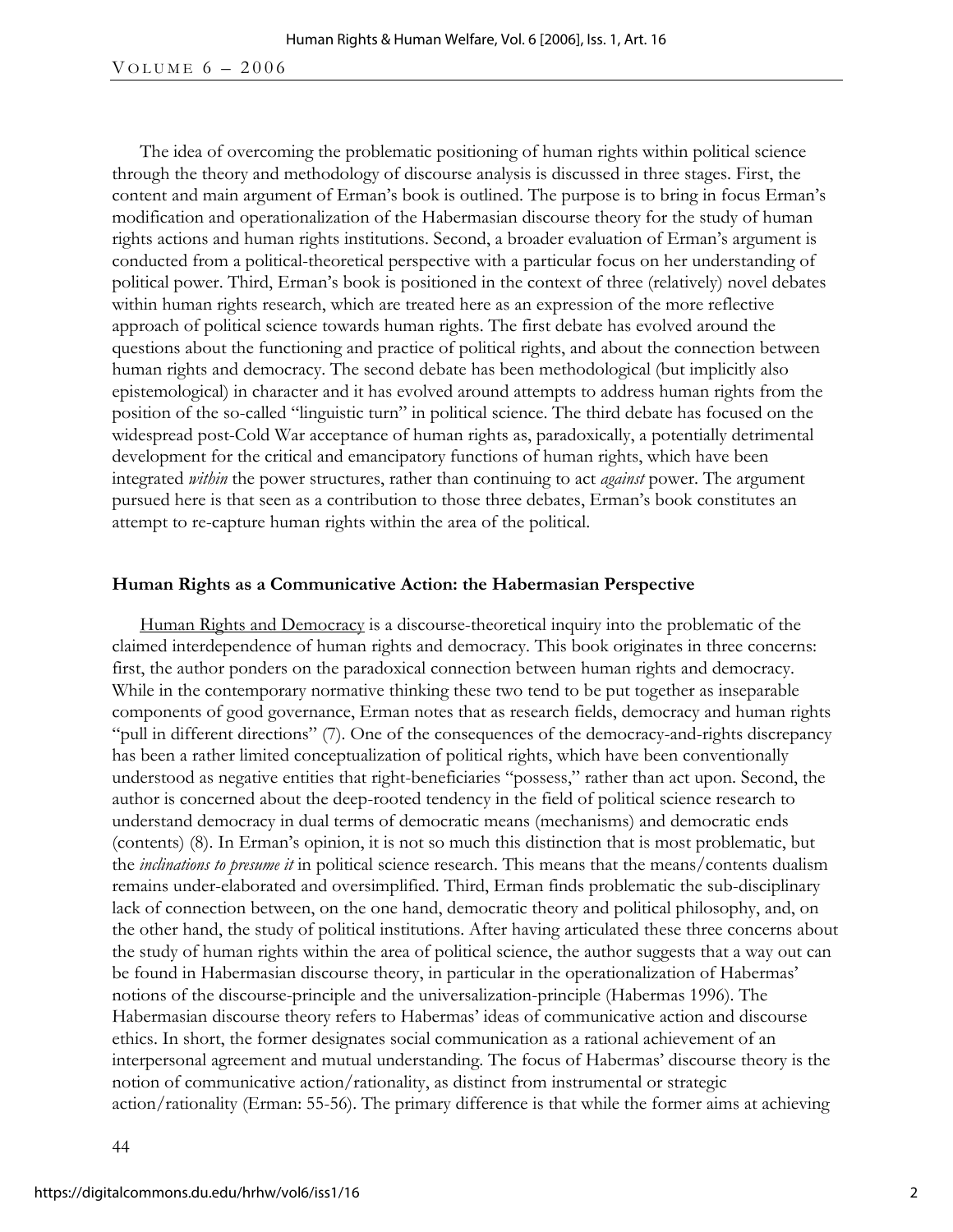communication and mutual understanding, the latter is results-oriented. This relates to the idea of discourse ethics, which in the Habermasian version originates in a reinterpretation of the Kantian principle of categorical imperative. Habermas' discourse ethics has been linked to (i) *formalism*, because it is based on procedural moral forms; (ii) *cognitivism*, meaning that normative statements can be considered true because of their validation in rational discourses; and (iii) *deontology*, as a general assumption about the obligatory nature of morality in social life.<sup>5</sup>

Erman demonstrates extensive knowledge of contemporary human rights debates. For instance, she maps two important distinctions made within the category of human rights by political scientists: (i) the distinction between the negative and positive rights, and (ii) the distinction between the individual and collective rights. Erman's argument is that both these distinctions have problematic connotations for the inquiry into the interdependent relationship of democracy and human rights in that they tend to under-theorize political rights. For Erman these contemporary human rights debates show "how political rights are conspicuous by their absence" (19). In this context the inference from Habermas' discourse theory is that political rights can be re-articulated as rights empowering people to political activity, rather than just negative "rights-as-permissions" (Ferry and Renaut 1992: 17). Through this Habermasian discourse-theoretical perspective, the meaning of political rights is constituted through reference to people's political participation, collective autonomy and popular sovereignty. Importantly, for Erman, the reason why "Habermas puts political rights to the forefront is that both civil and social rights could be realized within a community without democratic means—a state governed by law and a welfare state are possible without democracy" (52).

Erman's rationale for employing Habermas' discourse theory for the study of global human rights institutions hinges upon the assumption that communicative action brings about certain emancipatory effects. This means that communicative action brings into light the structures of domination and control embedded in late-modern social life, and has the potential to suspend existing power relations. Two other central notions in Habermas' critical social theory are "systems" and "lifeworld" (63). The notion of "lifeworld," as Erman eloquently explains, denotes "the background knowledge that we as social beings always carry with us, as the totality of sociocultural facts whose boundaries cannot be exceeded but which at the same time constitute an inexhaustible context" (63). Habermasian systems are best understood as independent chains of understandings that have developed in the process of modern rationalization of the sphere of the lifeworld, and which differentiate between sub-areas of social life, such as law, science, aesthetics, etc. The lifeworld is based on social interaction "through symbolical reproduction and reproduction of members dependent on socialization processes and cultural traditions," whereas the directive principle of the systems is "functional integration" (64). While the coexistence of the lifeworld and systems is one of the unavoidable consequences of modernity, it is the continuous spreading of the systems into the area of the lifeworld, and hence a disturbed balance between these two, that constitutes a disturbing mark of late-modernity (Fairclough 2003: 44-45). In addition, an important connection between the lifeworld and the systems on the one hand, and different modes of communication on the other, is that "communicative action is the coordinating principle of the lifeworld [and] strategic action is the coordinating principle of the system" (64).

-

<sup>5</sup> See Mauss (2002).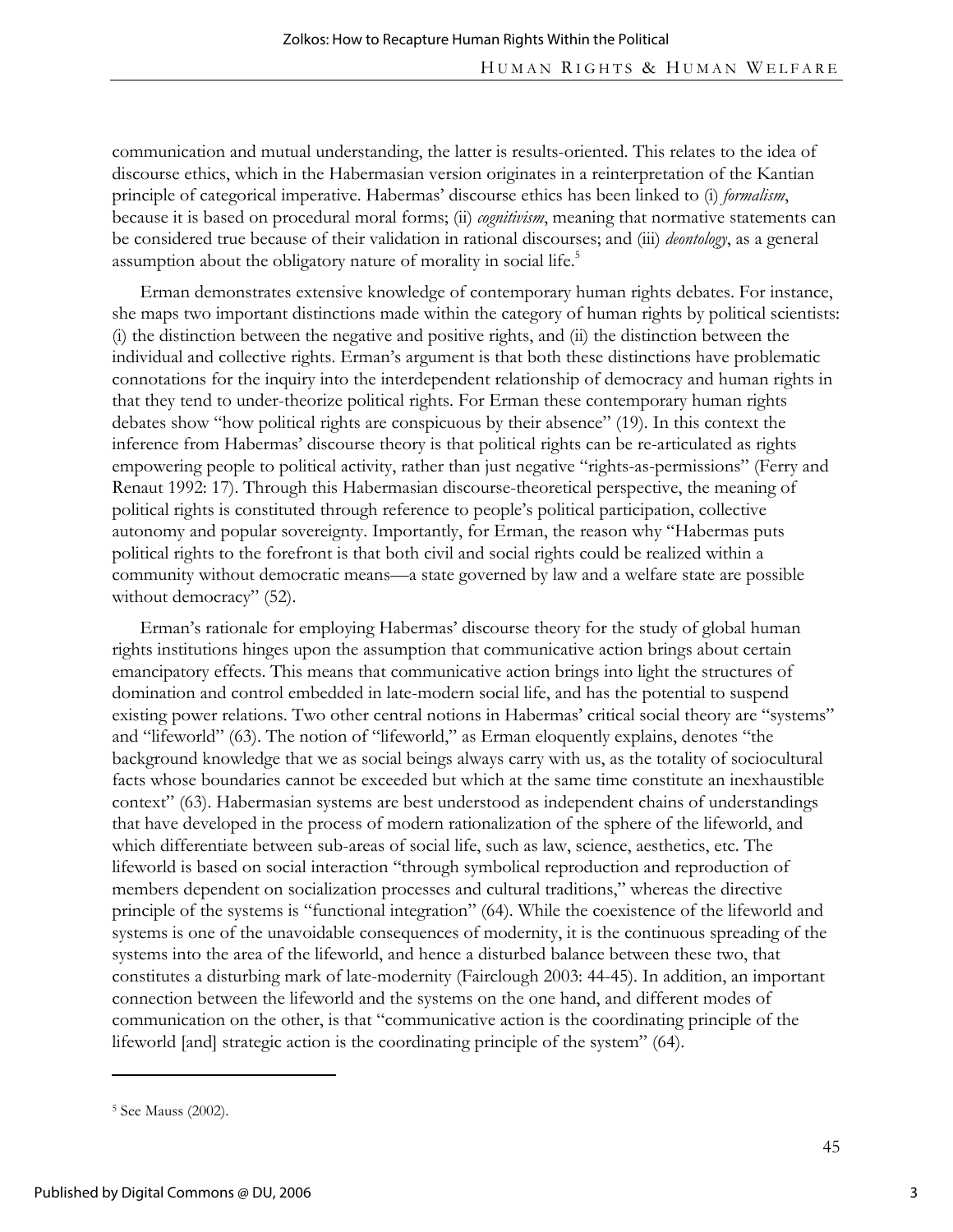## VOLUME  $6 - 2006$

Erman's suggestion is that the discourse-theoretical approach has the potential to offer a way out of the dichotomies of negative/positive and individual/collective, which have been dominant in the contemporary political science research on human rights, and which have contributed to the minimalist conceptualization of political rights (67). The discourse-theoretical approach creates the possibility to view normative claims of human rights through "a universal pragmatics based on the epistemology of language" (67). It therefore directs attention toward the way human rights language functions in practice and toward its contextual performativeness. However, in order to operationalize that theoretical suggestion, Erman conducts a critique of the Habermasian approach on the basis of (i) its assumed ethnocentrism and (ii) its insufficient denunciation of the paradigmatic "Cartesian dualism between the subjective categories and objective data" (116). In this respect, Erman's book could be usefully located within the feminist, post-colonial and post-modern critique of the Habermasian theory of language and late-modernity<sup>6</sup>. The first point is that Habermas' categories reflect an unhelpful ethnocentric bias in his conceptualizations of the institutions of the deliberative process and public sphere. These conceptualizations are developed with an explicit background of the Western state-centric processes of modernization. This complicates application of the Habermasian discourse-theoretical approach to the study of human rights from a global (as well as local) perspective. The second point is that the "neo-positivist dualism between form and content and […] a modified version of the subject-object world" (116), which are present in the Habermasian discourse-theoretical approach, imply that this approach is unable to capture and account for those human rights aspects that escape that dualist perspective, such as human rights. More specifically, the unmodified version of Habermas' theory of communicative action "cannot capture [the] type of proposition, which is not empirically verifiable since we presuppose it when interacting, yet has exhaustive epistemic contents" (117).

Erman proposes modification of Habermasian discourse theory so as to make it more apposite for the study of global human rights actions and institutions. First, Erman avoids the Habermasian distinction between subjective, social, and objective validity claims, and instead presupposes an inclusive discursive-social reality as a shared analytical-interpretative moment. On this basis, she develops her ideas about the universal pragmatics that are constitutive of the "necessary conditions" and the "imperative conditions" for communicative action taking place within any given social order. In this way, the social practices of human rights (including both human rights actions and human rights institutions) are designated as "moral," based on substantial-epistemic and normativeuniversal foundations (17). The author then applies this discourse-theoretical model to a study of the United Nations Commission on Human Rights in an informative, thorough and convincing manner (43-51 and 161-207). The point of choosing that particular institution is that it combines a parliamentary-like forum and a public sphere-like forum. Also, it seems to be less influenced by state interests than many other U.N. organizations, and hence it potentially creates great opportunities for deliberative and discursive activities. In Erman's view, the U.N. Commission on Human Rights provides an interesting environment for the application of the discourse theory of human rights actions and human rights institutions, as well as for the analysis of how the emancipatory potential of communicative action is realized.

 $\overline{a}$ 

<sup>6</sup> See Benhabib (1986); Rasmussen (1990); Fraser (1991); and Wright (2004).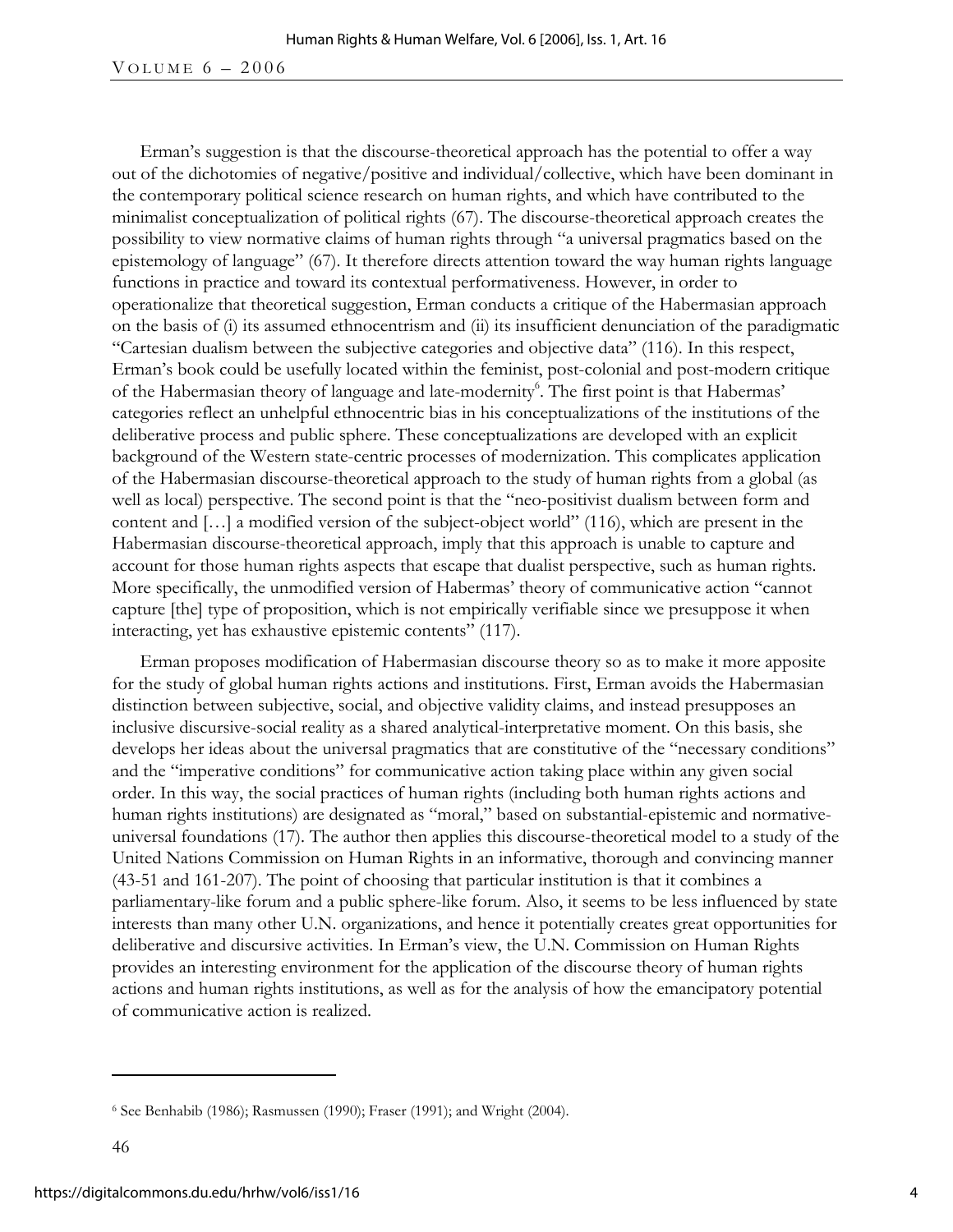One could argue that Erman's assumptions, which underpin her empirical analysis, are problematic in at least two respects. First, these assumptions imply that one can distinguish between those global human rights institutions that are more suitable for the application of the discourse theoretical approach to human rights, and those that are less suitable for such an analysis. Moreover, this degree of suitability seems to depend on the extent of realization of state power within those institutions, and the formation of the networks of control and domination resultant of state power. Taking into consideration the number and impact of those global human rights institutions that are based on inter-governmental forms of cooperation, and hence remain open for the manifestation of state interests, Erman's assumptions leave the impression of an implicit admittance of the limited applicability of her modified discourse-theoretical model.

The second, and possibly more serious, problem is that even though Erman's rationale for her analytical choices seems to hinge upon a critical conceptualization of power and on the equation of "power" with "state power", Erman makes no attempt to legitimize that point of view. The idea that the very act of engagement in communicative action brings about certain dissolution of the existing structures of dominance and control is controversial, and Erman does not adequately defend that claim. Consequently, Erman's identification of the discursive mechanisms at play in the fora of the U.N. Commission on Human Rights as emancipatory must be regarded as interpretative, rather than demonstrative. This also raises doubts about the author's rejection of alternative views on power either constructive or descriptive—as well as power conceptualized as an unavoidable, enduring and constitutive component of all societal interactions and societal integration, which is not reducible to state activities. While this book seems to speak from the position of critical social theory, it remains unclear what dominating and harmful mechanisms of power it seeks to uncover.

Finally, Erman's designation of the deliberative and discursive situations in the U.N. Commission on Human Rights as (relatively) free from power mechanisms, as a result of the institution's independence of state interests, contrasts somewhat with the initial description of that institution and its deliberative mechanisms (43-51). Even if one agrees that the degree of state influence is minor within the Commission in comparison to other U.N. institutions, this very description demonstrates the existence of a dense network of power relations within the Commission. This network is being continuously re-produced and re-affirmed through a chain of collective decisions, which involve the mechanisms of exclusion and inclusion and legitimization and de-legitimization, and which center, for example, on what matters are being debated within the Commission, what are the procedures of deliberations, what actors are being recognized as legitimate participants of the debates, and what are the results.<sup>7</sup>

# **The Context of Three Debates**

Human Rights & Democracy is a contribution to the growing body of literature on human rights within the area of political science that has been particularly concerned about the relationship

 $\overline{a}$ 

<sup>7</sup> The recent reform project of the UN human rights protecting bodies have addressed directly the problem of participation in and the functioning of the Commission (I thank one of the anonymous reviewers of this essay for pointing it out). See e.g., Rodley (2003).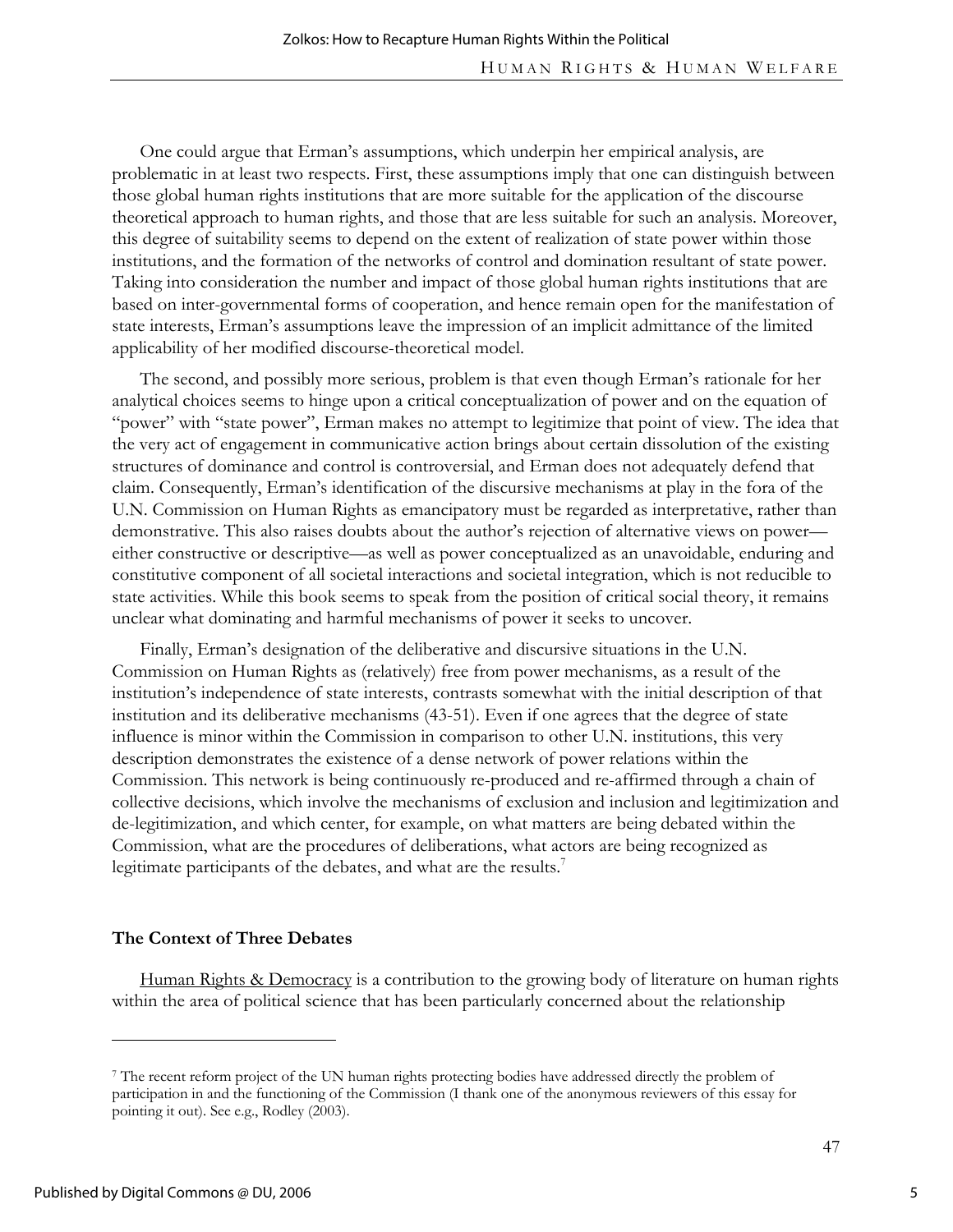#### VOLUME  $6 - 2006$

between human rights and democracy. Most of those studies, however, hinge upon an idea of a rather simple dialectic between the theoretical-normative assumption of consistency and interdependence of human rights and democracy, and the empirical observations of their discrepancies in the process of political transformations and legal developments. For Erman, however, this research tendency is detrimental and evocative of the neo-positivist tendency to regard norms and facts as separate research objects that have different epistemic statuses. Instead, she supports a holistic approach to human rights, which would be able to make sense of the actual inseparability of rights-as-norms and rights-as-facts. It is the suggestion of this essay that reading Erman's book could benefit from Ferry and Renaut's (1992) conceptual mapping of the relationship between human rights and democracy in liberal, socialist and civic-republican normative democratic theories. This is because, while Erman distances herself from the Habermasian outline of the republican notion of rights, she also emphasizes the complex relation of mutuality and dialectic between rights and democracy. In addition, her endorsement of the holistic approach to rights-asnorms and rights-as-facts and her attempt to overcome the limited and negative modes of conceptualizing political rights in, for example, Rawlsian liberalism, has also been expressed by Ferry and Renaut in their definition of rights in terms of political participation (1992:10). In the civicrepublican tradition, an important function of rights has been their *empowering effect*, which hinges on the idea of the holders of rights as rights-practitioners, rather than rights-owners. In consequence, the practice of human rights aims to traverse the distinction between the private sphere and the public sphere. It also brings about the effect of "non-domination," which results from citizens' fervent engagement in the democratic process of deliberation and contestation. This idea has been expressed by authors exploring the understanding of rights by the civic-republican tradition,<sup>8</sup> as well as those investigating more specific relationships between human rights, politics and the civicness as a "passion," in Hannah Arendt's political thinking (Canovan 1998; and Rostbøll 1998). The suggestion is therefore that there are interesting parallels to be explored between Erman's idea of human rights as the loci of communicative action and as the constituents of emancipatory change along the lines of the Habermasian critical theory, and the civic-republican conceptualizations of human rights as political practice that conditions civic activity and deliberative engagement. The argument is that those parallels hinge upon similar objectives of the civic-republican, Arendtian, and the Habermasian (as interpreted by Erman) traditions: that in order to explore the intricate nexus between rights and democracy, one needs to challenge the hegemony of the conventional location of human rights *beyond*—and consequently *abov*e—the political process.

In addition, Erman's book constitutes an attempt to conduct a systematic political science investigation of human rights in respect to theory, methodology and empirical analysis, which tries to accommodate those aspects of human rights that have been particularly problematic for political analysis. In this respect Erman's discourse-theoretical analysis explores the perspectives created by the so-called "linguistic turn" (or "cultural turn") in political science and international relations (Bonnell and Hunt 1999; Hacking 1999; Fasolt 2004). Erman's epistemological point of departure is namely the problematization of human rights language, as well as the question about the relationship between the discursive social reality of human rights and their non-discursive practice. This perspective has been explored from, for example, a pragmatic-linguistic view of Wittgensteinian

 $\overline{a}$ 

<sup>8</sup> For instance, Oldfield (1990); Sandel (1996); Brugger (1999); Pettit (1999); and Honohan (2002).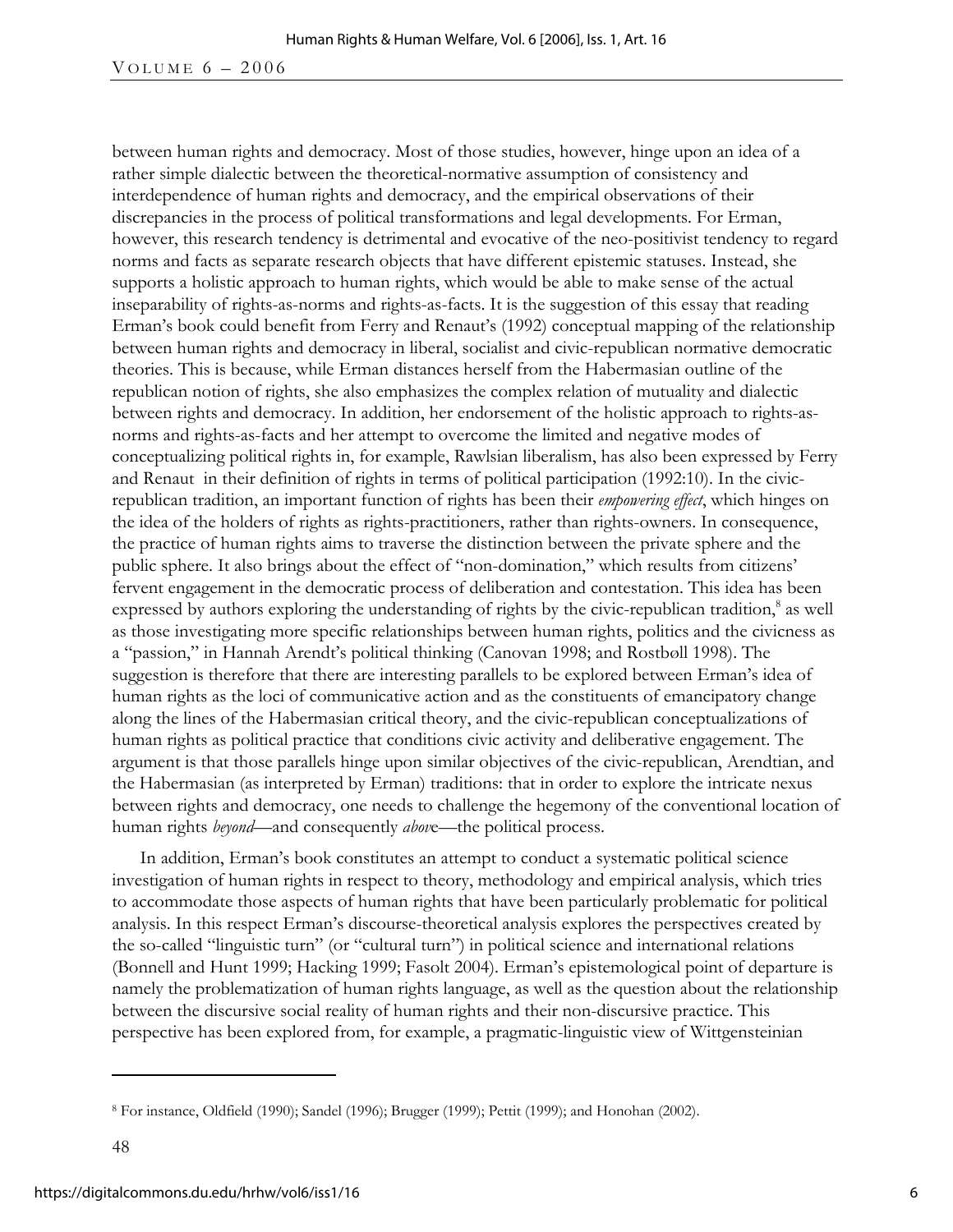philosophy (Janik 1989; Holt 1997; and Zolkos 2004), conceptual analysis along the lines of the Cambridge Contextualist School (Zolkos 2005); critical discourse analysis (Over 1999; and Souillac 2004) or post-structuralist/post-Marxian analysis (Brown 1995; Norvall 1996). In spite of diverse disparities and conflicts between these different approaches, their common point of reference is that the language of human rights is not simply reflective of social reality, but, in contrast, is both creative and (at least partly) constitutive of that reality. The implications are that the discursive approach to human rights allows the political science perspective to accommodate human rights in their entirety, and to account for rights' traditionally problematic attributes (universality, extraterritoriality, etc.) as elements of *human rights grammar*. The discursive approach to human rights hinges on the assumption that language is "a way to signify generalized, socially constructed categories of thought to which social meanings and values are attributed, [and which] lends structure to our experience and to the meanings we give to our experiences" (Evans 2005: 1049). The specific contribution of Erman's book is that it pushes that claim further by showing *how* human rights function as a form of global communication, and in this way how they constitute a performative act of the exposure, dissolution and suspension of state power interests and power relations. The particular value of Erman's book is therefore that it challenges the view of human rights discourse and social practices of human rights as consequential and yet separate and hierarchical social events. In this way, it paves the path for an authentically holistic approach to human rights that does away with, or *re-negotiates*, the conventional distinctions between norm and fact, between speech and action, and consequently between negative and positive, and the individual and the collective.

In this context, Erman's book seems also to be an attempt of making sense of human rights in the post-Cold World situation that has been marked by a re-conceptualization of human rights from explicitly critical and emancipatory tools employed for the purposes of opposing power to human rights becoming increasingly more integrative constituents of power. In this context, there are some interesting inter-textual connections between Erman's book and Guilhot's recent book titled The Democracy Makers: Human Rights and International Order (2005). Guilhot views human rights as the "organizing principles" of post-Cold War order, which implies also an important process of "professionalization" and "technical specialization" of human rights (2005: 3). This is indicative of an important transformation within the human rights discourse: once an exclusive language of "protesters, campaigners, dissidents and committed citizens…, of socially progressive repertoires of collective action and of social elements often opposing state institutions" (Guilhot 2005: 3), nowadays human rights has to a great extent become the language of state administrations and institutions. The consequence is that while the discourses of human rights and democracy used to act as "weapons for the critique of power, [they] have now become part of the arsenal of power itself" (Guilhot 2005: 8). In this context, the main question for Guilhot, as well as for Erman, is what hegemonic aspects of human rights language mean for the human rights themselves, and how to uphold their "critical intent" (Guilhot 2005: 12). In spite of the different argumentative lines and levels of analysis in those two books, it seems that both Guilhot and Erman give a similar suggestion: it is crucial to understand human rights as an unfixed, open and flexible discourse, which lends itself as a mode of articulation to a whole range of normative social practices. These are diverse and undefined practices, which are linked by only one Wittgensteinian "family resemblance:" the perception of injustice.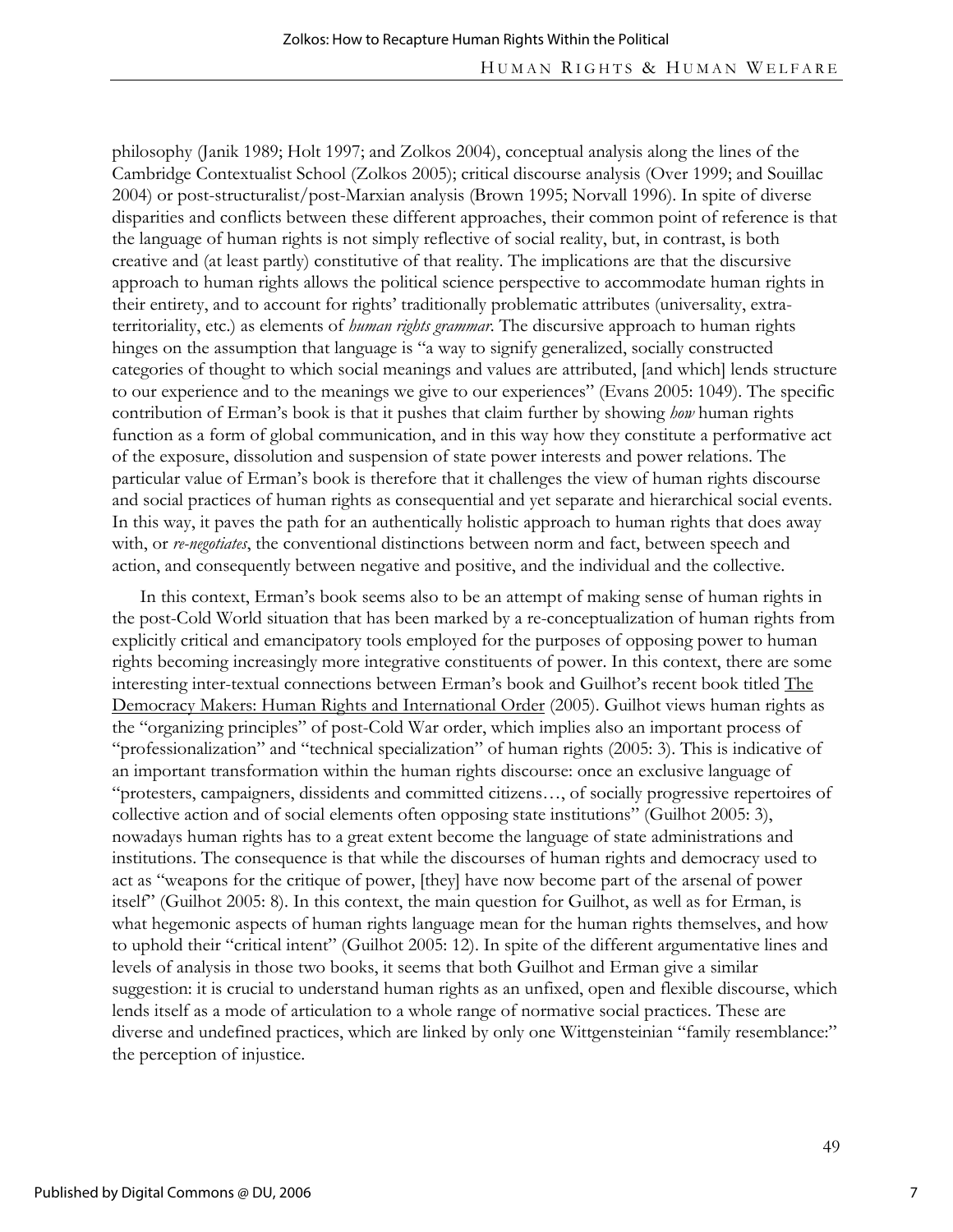#### **Conclusion**

This essay has argued that there is a need for a more thoughtful and integrated approach to human rights within the area of political science and, in particular, political theory. There are different reasons for human rights being an uneasy subject for political science, such as the conceptual linkage between human rights and natural rights, the universalizing implications of rights, or their primary legal development. Taking a point of departure in Erman's remarkable analysis, this essay has concluded that the impasse between the human rights and political studies perspectives might be overcome through the application of language-oriented political methodology. This is because the focus on the discursive functioning of rights is potentially able to grasp the previously indiscernible aspects of the politics of human rights. The discourse analysis approach is therefore a valid instrument for the political study of human rights because it perceives the very act of including into or excluding from the category of human rights as empowering and highly consequential for its subjects.

In addition, the critical component in the discourse analysis approach problematizes human rights as *speaking against* or *speaking with* power. It is therefore particularly concerned with recent developments within the area of human rights that indicate the dangerous transformation of rights into perpetuating the existing societal order. The discourse analysis approach does away with the assumptions of the necessary objectivity of social science research (or, even more importantly, the possibility of objectivity) as it has obvious *political* and *normative* interests in human rights. Its aim is to re-claim human rights as instruments of progressive action driven by the desire for social change. The concluding suggestion of this essay is therefore that the value of the discourse analysis approach lies in its belief in the possibility of challenging injustice in the world—a belief it shares with human rights.

#### **References**

Bellamy, Richard. 2000. Rethinking Liberalism. London: Pinter.

- Benhabib, Seyla. 1986. Critique, Norm, and Utopia: A Study of the Foundations of Critical Theory*.* New York: Columbia University Press.
- Bonnell, Victoria E. and Hunt, Lynn (eds.). 1999. Beyond the Cultural Turn. New Directions in the Study of Society and Culture. Berkley: University of California Press.
- Brown, Wendy. 1995. The States of Injury: Power and Freedom in Late Modernity. Princeton, N.J.: Princeton University Press.

Brugger, Bill. 1999. Republican Theory in Political Thought. Houndmills: Macmillan Press.

- Canovan, Margaret. 1998. "Hannah Arendt: Republicanism and Democracy." in April Carter and Geoffrey Stokes (eds.), Liberal Democracy and Its Critics. Cambridge: Polity Press.
- Evans, Tony. 2005. "International Human Rights Law as Power/Knowledge." *Human Rights Quarterly* 27(3): 1046-1068.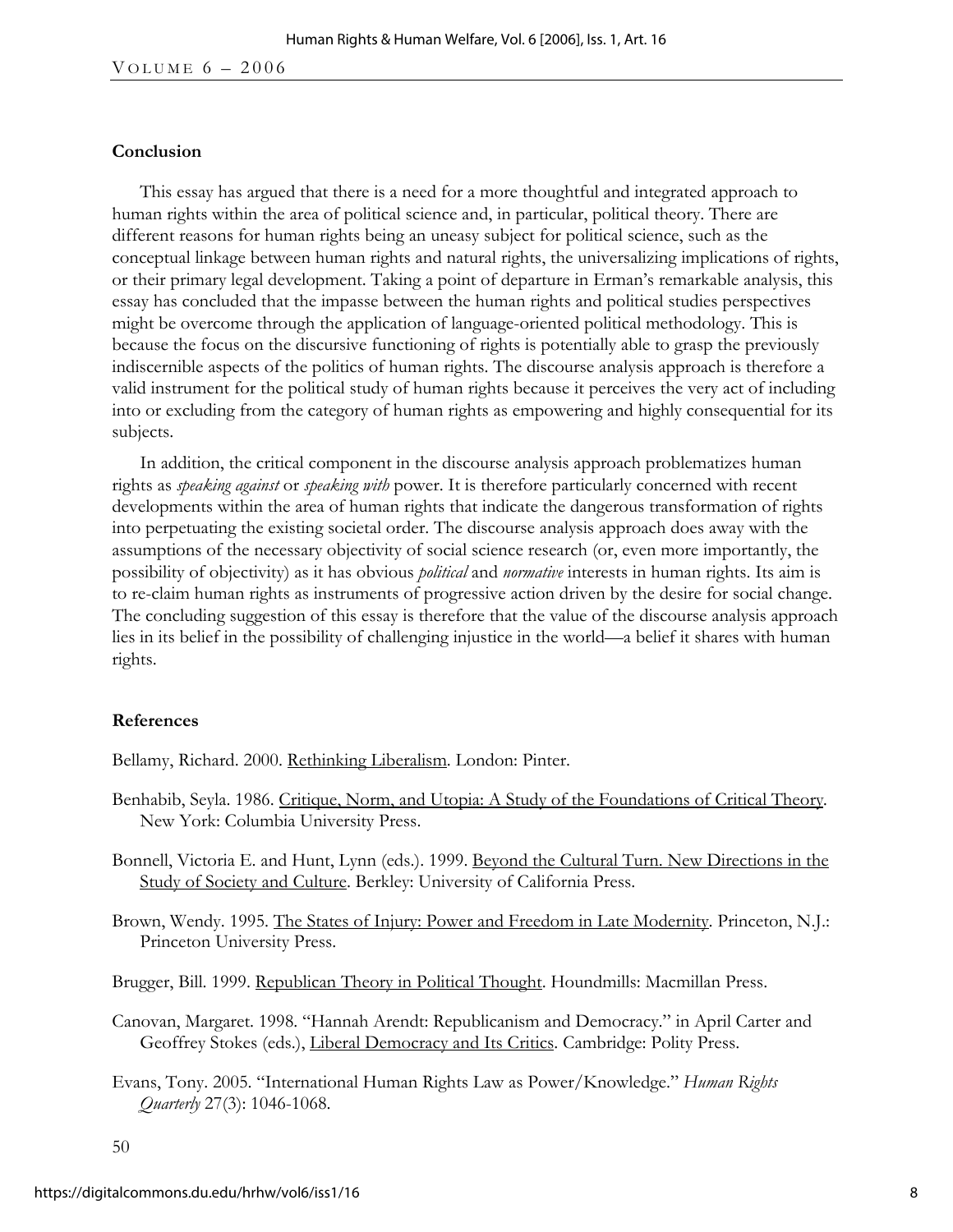- Fairclough, Norman. 2003. Analysing Discourse. Textual Analysis for Social Research. London: Routledge.
- Fasolt, Constantin. 2004. The Limits of History. Chicago: Chicago University Press.
- Ferry, Luc and Renaut, Alain. 1992. From the Rights of Man to the Republican Idea. Chicago: The University of Chicago Press.
- Fraser, Nancy. 1991. "Rethinking the Public Sphere: A Contribution to the Critique of Actually Existing Democracy." in Craig Calhoun (ed.), Habermas and the Public Sphere. Cambridge, Mass.: MIT Press.
- Freeman, Michael. 2002. Human Rights. An Interdisciplinary Approach. Cambridge: Polity Press.
- Guilhot, Nicolas. 2005. The Democracy Makers. Human Rights and International Order. New York: Columbia University Press.
- Habermas, Jürgen. 1996. Between Facts and Norms. Cambridge, MA: MIT Press.
- Hacking, Ian. 1999. The Social Construction of What?. Cambridge, MA: Harvard University Press.
- Holt, Robin. 1997. Wittgenstein, Politics and Human Rights. London: Routledge.
- Honohan, Iseult. 2002. Civic Republicanism. London: Routledge.

Ingram, Attracta. 1998. A Political Theory of Rights. Oxford: Clarendon Press.

- Janik, Allan. 1989. Style, Politics and the Future of Philosophy. Dordrecht: Kluwer Academic Publisher.
- Langlois, Anthony J. 2005. "The Narrative Metaphysics of Human Rights." *International Journal of Human Rights*. 9(3): 369-387.
- Mauss, Ingeborg. 2002. "Popular Sovereignty and Liberal Rights." in René von Schomberg and Kenneth Baynes (eds.), Discourse and Democracy. Essays on Habermas` Between Facts and Norms. SU.N.Y Press: Albany.

Mendus, Susan. 1995. "Human Rights in Political Theory." *Political Studies* 43:10-24.

Norvall, Aletta. 1996. Deconstructing Apartheid Discourse. London: Verso.

- Oldfield, Adrian. 1990. Citizenship and Community. Civic Republicanism and the Modern World. London: Routledge.
- Over, William. 1999. Human Rights in the International Public Sphere. Ablex/Greenwood.
- Pettit, Philip. 1999. Republicanism: A Theory of Freedom and Government. Oxford: Oxford University Press.